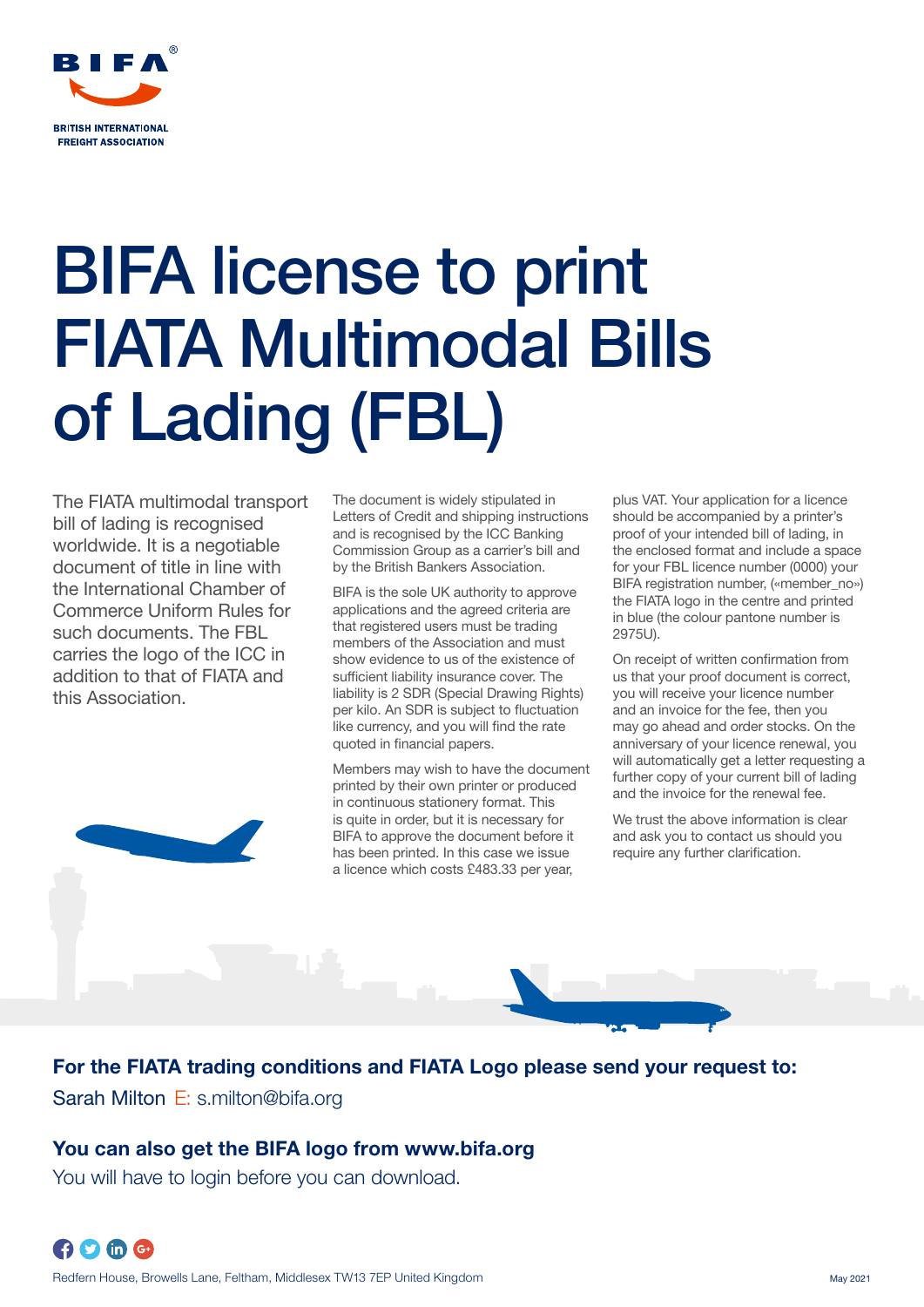| Consignor                                |                                                                                                                                                             |                                               |                         |                                                       |             |
|------------------------------------------|-------------------------------------------------------------------------------------------------------------------------------------------------------------|-----------------------------------------------|-------------------------|-------------------------------------------------------|-------------|
|                                          |                                                                                                                                                             | Emblem                                        | <b>FBL</b>              |                                                       |             |
|                                          |                                                                                                                                                             | of.<br>National                               | <b>NEGOTIABLE FIATA</b> |                                                       |             |
|                                          |                                                                                                                                                             | Association                                   | <b>BILL OF LADING</b>   | <b>MULTIMODAL TRANSPORT</b>                           |             |
|                                          |                                                                                                                                                             |                                               |                         | issued subject to UNCTAD/ICC Rules for                |             |
| Consigned to order of                    |                                                                                                                                                             |                                               |                         | Multimodal Transport Documents (ICC Publication 481). |             |
|                                          |                                                                                                                                                             |                                               |                         |                                                       |             |
|                                          |                                                                                                                                                             |                                               |                         |                                                       |             |
|                                          |                                                                                                                                                             |                                               |                         |                                                       |             |
|                                          |                                                                                                                                                             |                                               |                         |                                                       |             |
| Notify address                           |                                                                                                                                                             |                                               |                         |                                                       |             |
|                                          |                                                                                                                                                             |                                               |                         |                                                       |             |
|                                          |                                                                                                                                                             |                                               |                         |                                                       |             |
|                                          |                                                                                                                                                             |                                               |                         |                                                       |             |
|                                          |                                                                                                                                                             |                                               |                         |                                                       |             |
|                                          | Place of receipt                                                                                                                                            |                                               |                         |                                                       |             |
|                                          |                                                                                                                                                             |                                               |                         |                                                       |             |
| Ocean vessel                             | Port of loading                                                                                                                                             |                                               |                         |                                                       |             |
| Port of discharge                        | Place of delivery                                                                                                                                           |                                               |                         |                                                       |             |
|                                          |                                                                                                                                                             |                                               |                         |                                                       |             |
| Marks and numbers                        | Number and kind of packages                                                                                                                                 | Description of goods                          |                         | Gross weight                                          | Measurement |
|                                          |                                                                                                                                                             |                                               |                         |                                                       |             |
|                                          |                                                                                                                                                             |                                               |                         |                                                       |             |
|                                          |                                                                                                                                                             |                                               |                         |                                                       |             |
|                                          |                                                                                                                                                             |                                               |                         |                                                       |             |
|                                          |                                                                                                                                                             |                                               |                         |                                                       |             |
|                                          |                                                                                                                                                             |                                               |                         |                                                       |             |
|                                          |                                                                                                                                                             |                                               |                         |                                                       |             |
|                                          |                                                                                                                                                             |                                               |                         |                                                       |             |
|                                          |                                                                                                                                                             |                                               |                         |                                                       |             |
|                                          |                                                                                                                                                             |                                               |                         |                                                       |             |
|                                          |                                                                                                                                                             |                                               |                         |                                                       |             |
|                                          |                                                                                                                                                             |                                               |                         |                                                       |             |
|                                          |                                                                                                                                                             |                                               |                         |                                                       |             |
|                                          |                                                                                                                                                             |                                               |                         |                                                       |             |
|                                          |                                                                                                                                                             |                                               |                         |                                                       |             |
|                                          |                                                                                                                                                             |                                               |                         |                                                       |             |
|                                          |                                                                                                                                                             |                                               |                         |                                                       |             |
|                                          |                                                                                                                                                             |                                               |                         |                                                       |             |
|                                          |                                                                                                                                                             | according to the declaration of the consignor |                         |                                                       |             |
| Declaration of Interest of the consignor |                                                                                                                                                             |                                               |                         | Declared value for ad valorem rate according to       |             |
| in timely delivery (Clause 6.2.)         |                                                                                                                                                             |                                               |                         | the declaration of the consignor (Clauses 7 and 8).   |             |
|                                          |                                                                                                                                                             |                                               |                         |                                                       |             |
|                                          |                                                                                                                                                             |                                               |                         |                                                       |             |
|                                          | The goods and instructions are accepted and dealt with subject to the Standard Conditions printed overleaf.                                                 |                                               |                         |                                                       |             |
|                                          | Taken in charge in apparent good order and condition, unless otherwise noted herein, at the place of receipt for transport and delivery as mentioned above. |                                               |                         |                                                       |             |
|                                          | One of these Multimodal Transport Bills of Lading must be surrendered duly endorsed in exchange for the goods. In Witness whereof the original              |                                               |                         |                                                       |             |
|                                          | Multimodal Transport Bills of Lading all of this tenor and date have been signed in the number stated below, one of which being accomplished the other(s)   |                                               |                         |                                                       |             |
| to be void.                              |                                                                                                                                                             |                                               |                         |                                                       |             |
| Freight amount                           |                                                                                                                                                             | Freight payable at                            | Place and date of issue |                                                       |             |
|                                          |                                                                                                                                                             |                                               |                         |                                                       |             |

| Freight amount                                                                                            | Freight payable at       | Place and date of issue |
|-----------------------------------------------------------------------------------------------------------|--------------------------|-------------------------|
| Cargo Insurance through the undersigned<br>$\Box$ not covered $\Box$ Covered according to attached Policy | Number of Original FBL's | Stamp and signature     |
| For delivery of goods please apply to:                                                                    |                          |                         |
|                                                                                                           |                          |                         |